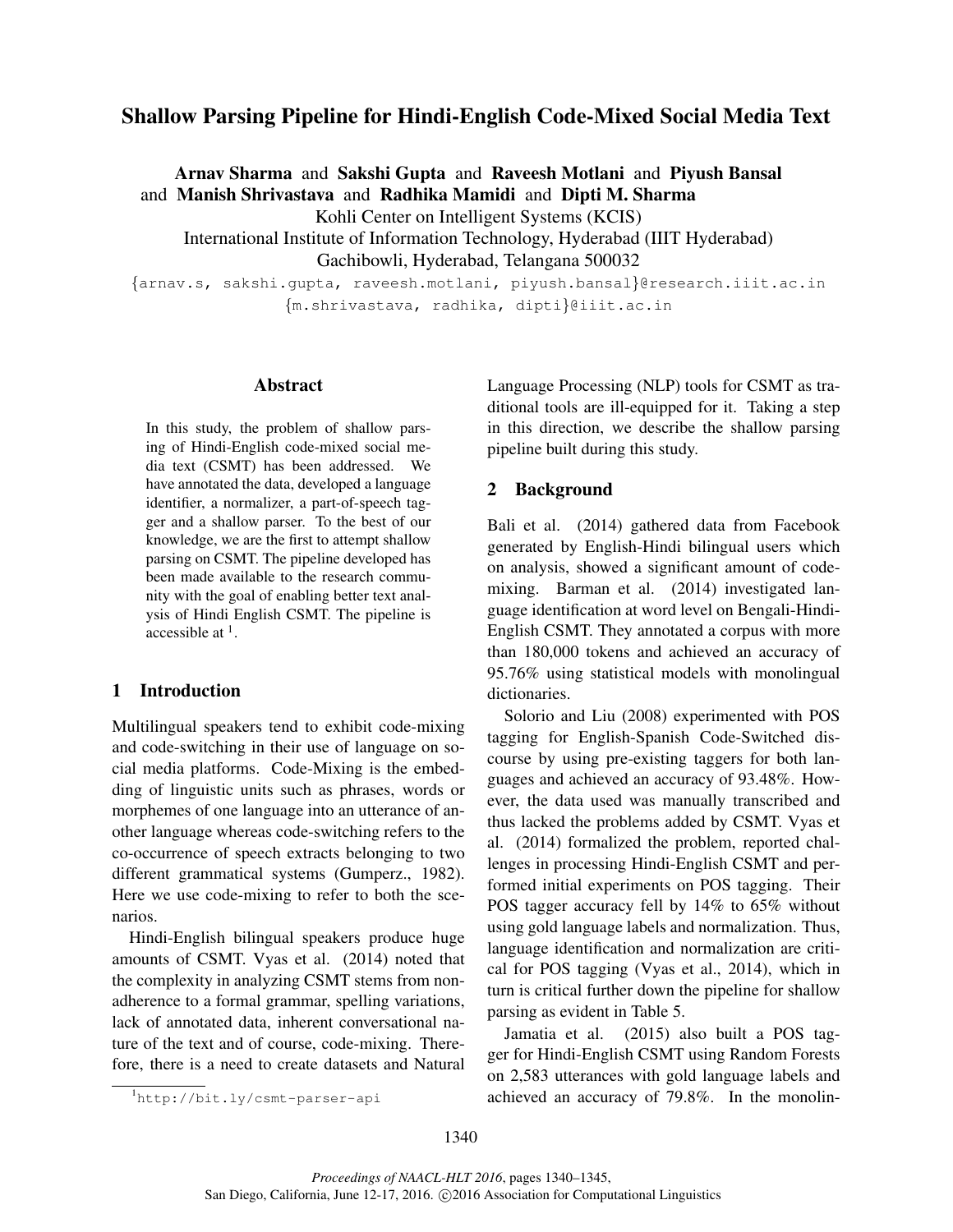| Lang.      | <b>Sentences</b> |
|------------|------------------|
| English    | 141 (16.43%)     |
| Hindi      | 111 (12.94%)     |
| Code-mixed | 606 (70.63%)     |
| Total      | 858              |
|            |                  |

Table 1: Data distribution at sentence level.

| Lang.   | <b>All Sentences</b> | <b>Only CM Sentences</b> |
|---------|----------------------|--------------------------|
| Hindi   | 6318 (57.05%)        | 5352 (63.34%)            |
| English | 3015 (27.22%)        | 1886 (22.32%)            |
| Rest    | 1742 (15.73%)        | 1212 (14.34%)            |
| Total   | 11075                | 8450                     |
|         |                      |                          |

Table 2: Data distribution at token level.

gual social media text context, Gimpel et al. (2011) built a POS tagger for English tweets and achieved an accuracy of 89.95% on 1,827 annotated tweets. Owoputi et al. (2013) further improved this POS tagger, increasing the accuracy to 93%.

# 3 Data Preparation

CSMT was obtained from social media posts from the data shared for Subtask 1 of FIRE-2014 Shared Task on Transliterated Search. The existing annotation on the FIRE dataset was removed, posts were broken down into sentences and 858 of those sentences were randomly selected for manual annotation.

Table 1 and Table 2 show the distribution of the dataset at sentence and token level respectively. The language of 63.33% of the tokens in code-mixed sentences is Hindi. Based on the distribution, it is reasonable to assume that Hindi is the matrix language (Azuma, 1993; Myers-Scotton, 1997) in most of the code-mixed sentences.

# 3.1 Dataset examples

1. hy... try fr sm gov job jiske forms niklte h... Gloss: Hey... try for some government job which forms give out...

Translation: Hey... try for some government job which gives out forms...

2. To tum divya bharti mandir marriage kendra ko donate karna

Gloss: So you divya bharti temple marriage center to donate do

Translation: So you donate to divya bharti temple marriage center

The dataset is comprised of sentences similar to example 1 and 2. Example 1 shows codeswitching as the language switches from English to Hindi whereas example 2 shows codemixing as some English words are embedded in a Hindi utterance. Spelling variations (sm - some, gov - government), ambiguous words (To - So in Hindi or To in English) and non-adherence to a formal grammar (out of place ellipsis - ..., no or misplaced punctuation) are some of the challenges evident in analyzing the examples above.

# 3.2 Annotation

Annotation was done on the following four layers:

- 1. Language Identification: Every word was given a tag out of three 'en', 'hi' and 'rest' to mark its language. Words that a bilingual speaker could identify as belonging to either Hindi or English were marked as 'hi' or 'en'. The label 'rest' was given to symbols, emoticons, punctuation, named entities, acronyms, foreign words and words with sub-lexical codemixing like chapattis (Gloss: chapatti bread) which is a Hindi word (*chapatti*) following English morphology (plural marker *-s*).
- 2. Normalization: Words with language tag 'hi' in Roman script were labeled with their standard form in the native script of Hindi, Devanagari. Similarly, words with language tag 'en' were labeled with their standard spelling. Words with language tag 'rest' were kept as they are. This acted as testing data for our Normalization module.
- 3. Parts-of-Speech (POS): Universal POS tagset (Petrov et al., 2011) was used to label the POS of each word as this tagset is applicable to both English and Hindi words. Sub-lexical codemixed words were annotated based on their context, since POS is a function of a word in a given context. For example, an English verb used as a noun in Hindi context is labeled as a noun.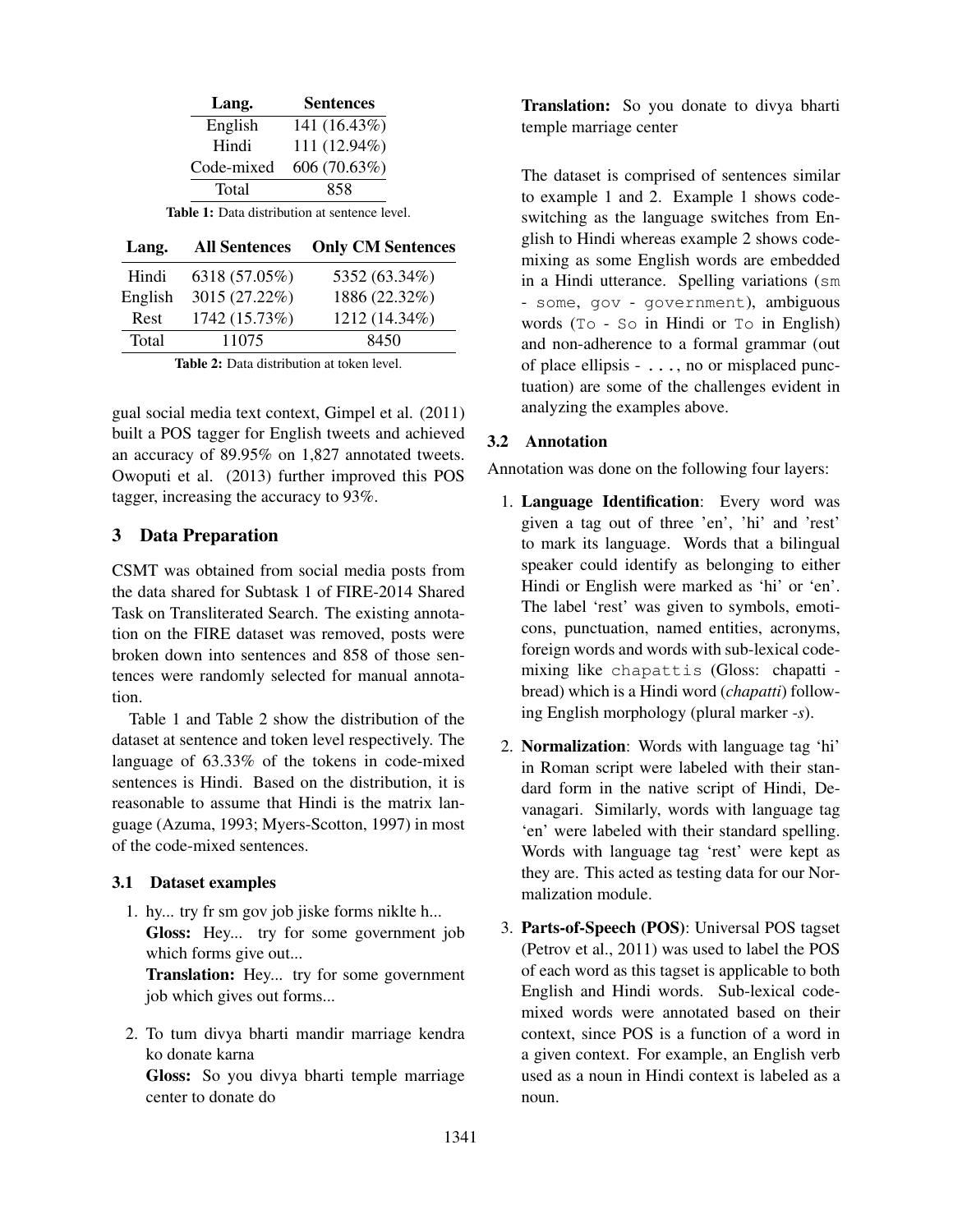

Figure 1: Schematic Diagram of the Pipeline

4. Chunking: A chunk tag comprises of chunk label and chunk boundary. The chunk label tagset is a coarser version of AnnCorra tagset (Bharati et al., 2006). Unlike AnnCorra, only one tag is used for all verb chunks in our tagset. Chunk boundary is marked using BI notation where 'B-' prefix indicates beginning of a chunk and 'I-' prefix indicates that the word is inside a chunk.

This whole dataset was annotated by eight Hindi-English bilingual speakers. Two other annotators reviewed and cleaned it. To measure interannotator agreement, another annotator read the guidelines and annotated 25 sentences (334 tokens) from scratch. The inter-annotator agreement calculated using Cohen's  $\kappa$  (Cohen, 1960) came out to be 0.97, 0.83 and 0.89 for language identification, POS tagging and shallow parsing respectively.

# 4 Shallow Parsing Pipeline

Shallow parsing is the task of identifying and segmenting text into syntactically correlated word groups (Abney, 1992; Harris, 1957). Shallow parsing is a viable alternative to full parsing as shown by (Li and Roth, 2001). Our shallow parsing pipeline is composed of four main modules, as shown in Figure 1. These modules, in the order of their usage, are *Language Identification*, *Normalization*, *POS Tagger* and *Shallow Parser*.

Our pipeline takes a raw utterance in Roman script as input on which each module runs sequentially. Twokenizer<sup>2</sup> (Owoputi et al., 2013) which

| <b>Features</b> | Accuracy |
|-----------------|----------|
| <b>BNC</b>      | 61.26    |
| +LEXNORM        | 71.43    |
| +HINDL_DICT     | 77.50    |
| $+NGRAM$        | 93.18    |
| +AFFIXES        | 93.98    |

Table 3: Feature Ablation for Language Identifier

performs well on Hindi-English CSMT (Jamatia et al., 2015) was used to tokenize the utterance into words. The *Language Identification* module assigns each token a language label. Based on the language label assigned, the *Normalizer* runs the Hindi normalizer or the English/Rest normalizer. The *POS tagger* uses the output of the normalizer to assign each word a POS tag. Finally, the *Shallow Parser* assigns a chunk label with boundary.

The functionality and performance of each module is described in greater detail in the following subsections.

#### 4.1 Language Identification

While language identification at the document level is a well-established task (McNamee, 2005), identifying language in social media posts has certain challenges associated to it. Spelling errors, phonetic typing, use of transliterated alphabets and abbreviations combined with code-mixing make this problem interesting. Similar to (Barman et al., 2014), we performed two experiments treating language identification as a three class ('hi', 'en', 'rest') classification problem. The feature set comprised of - BNC: normalized frequency of the word in British National Corpus (BNC)<sup>3</sup>. LEXNORM: binary feature indicating presence of the word in the lexical normalization dataset released by Han et al. (2011). HINDI DICT: binary feature indicating presence of the word in a dictionary of 30,823 transliterated Hindi words as released by Gupta (2012). NGRAM: word n-grams. AFFIXES: prefixes and suffixes of the word.

Using these features and introducing a contextwindow of n-words, we trained a linear SVM. In another experiment we modeled language identification as a sequence labeling task, where we employed CRF into usage. The idea behind this was that

<sup>2</sup>http://www.ark.cs.cmu.edu/TweetNLP/

<sup>3</sup>http://www.natcorp.ox.ac.uk/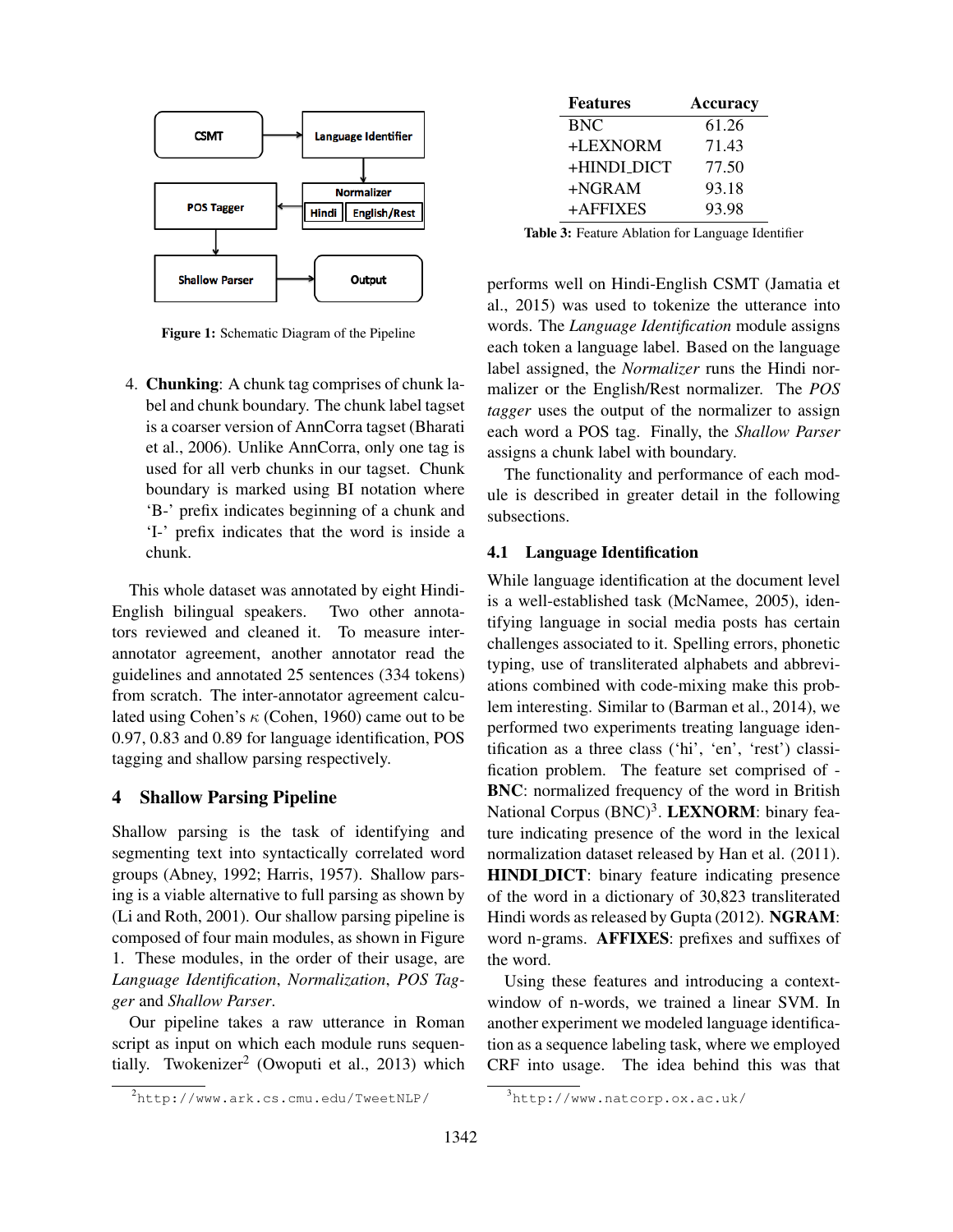code-mixed text has some inherent structure which is largely dictated by the matrix language of the text. The latter approach using CRF had a greater accuracy, which validated our hypothesis. The results of this module are shown in Table 3.

# 4.2 Normalization

Once the language identification task was complete, there was a need to convert the noisy non-standard tokens (such as Hindi words inconsistently written in many ways using the Roman script) in the text into standard words. To fix this, a normalization module that performs language-specific transformations, yielding the correct spelling for a given word was built. Two language specific normalizers, one for Hindi and other for English/Rest, had two subnormalizers each, as described below. Both subnormalizers generated normalized candidates which were then ranked, as explained later in this subsection.

1. Noisy Channel Framework: A generative model was trained to produce noisy (unnormalized) tokens from a given normalized word. Using the model's confidence score and the probability of the normalized word in the background corpus, *n*-best normalizations were chosen. First, we obtained character alignments between noisy Hindi words in Roman script  $(H_r)$  to normalized Hindi wordsformat( $H_w$ ) using GIZA++ (Och and Ney, 2003) on 30,823 Hindi word pairs of the form  $(H_w - H_r)$  (Gupta et al., 2012). Next, a CRF classifier was trained over these alignments, enabling it to convert a character sequence from Roman to Devanagari using learnt letter transformations. Using this model, noisy  $H_r$  words were created for  $H_w$  words obtained from a dictionary of 1,17,789 Hindi words (Biemann et al., 2007). Finally, using the formula below, we computed the most probable  $H_w$  for a given  $H_r$ .

$$
H_w = argmax_{H_{w_i}} p(H_{w_i}|H_r)
$$
  
= 
$$
argmax_{H_{w_i}} p(H_r|H_{w_i}) p(H_{w_i})
$$

where  $p(H_{w_i})$  is the probability of word  $H_{w_i}$  in the background corpus.

| <b>Features</b> | <b>Accuracy</b> |
|-----------------|-----------------|
| <b>Baseline</b> | 69.27           |
| +LANG           | 70.44           |
| $+NORM$         | 72.61           |
| +TPOS           | 73.18           |
| +HPOS, -TPOS    | 73.55           |
| +COMBINED       | 75.07           |

Table 4: Feature Ablation for POS Tagger

2. SILPA Spell Checker: This subnormalizer uses SILPA libindic spell-checker<sup>4</sup> to compute the top 10 normalized words for a given input word.

The candidates obtained from these two systems are ranked on the basis of the observed precision of the systems. The top-k candidates from each system are selected if they have a confidence score greater than an empirically observed  $\Lambda$ . A similar approach was used for English text normalization, using the English normalization pairs from (Han et al., 2012) and (Liu et al., 2012) for the noisy channel framework, and Aspell<sup>5</sup> as the spell-checker. Words with language tag 'rest' were left unprocessed. The accuracy for the Hindi Normalizer was 78.25%, and for the English Normalizer was 69.98%. The overall accuracy of this module is 74.48%; P@n (Precision@n) for  $n=3$  is 77.51% and for  $n=5$  is 81.76%.

# 4.3 Part-Of-Speech Tagging

Part-of-Speech (POS) tagging provides basic level of syntactic analysis for a given word or sentence. It was modeled as a sequence labeling task using CRF. The feature set comprised of - Baseline: Word based features - affixes, context and the word itself. LANG: Language label of the token. NORM: Normalized lexical features. TPOS: Output of Twitter POS tagger (Owoputi et al., 2013). HPOS: Output of IIIT's Hindi POS tagger<sup>6</sup>. COMBINED: HPOS for Hindi words and TPOS for English and Rest. The results of POS Tagger are shown in Table 4.

<sup>6</sup>http://ltrc.iiit.ac.in/showfile.php?

filename=downloads/shallow\_parser.php

<sup>4</sup>https://github.com/libindic/ spellchecker

<sup>5</sup>http://aspell.net/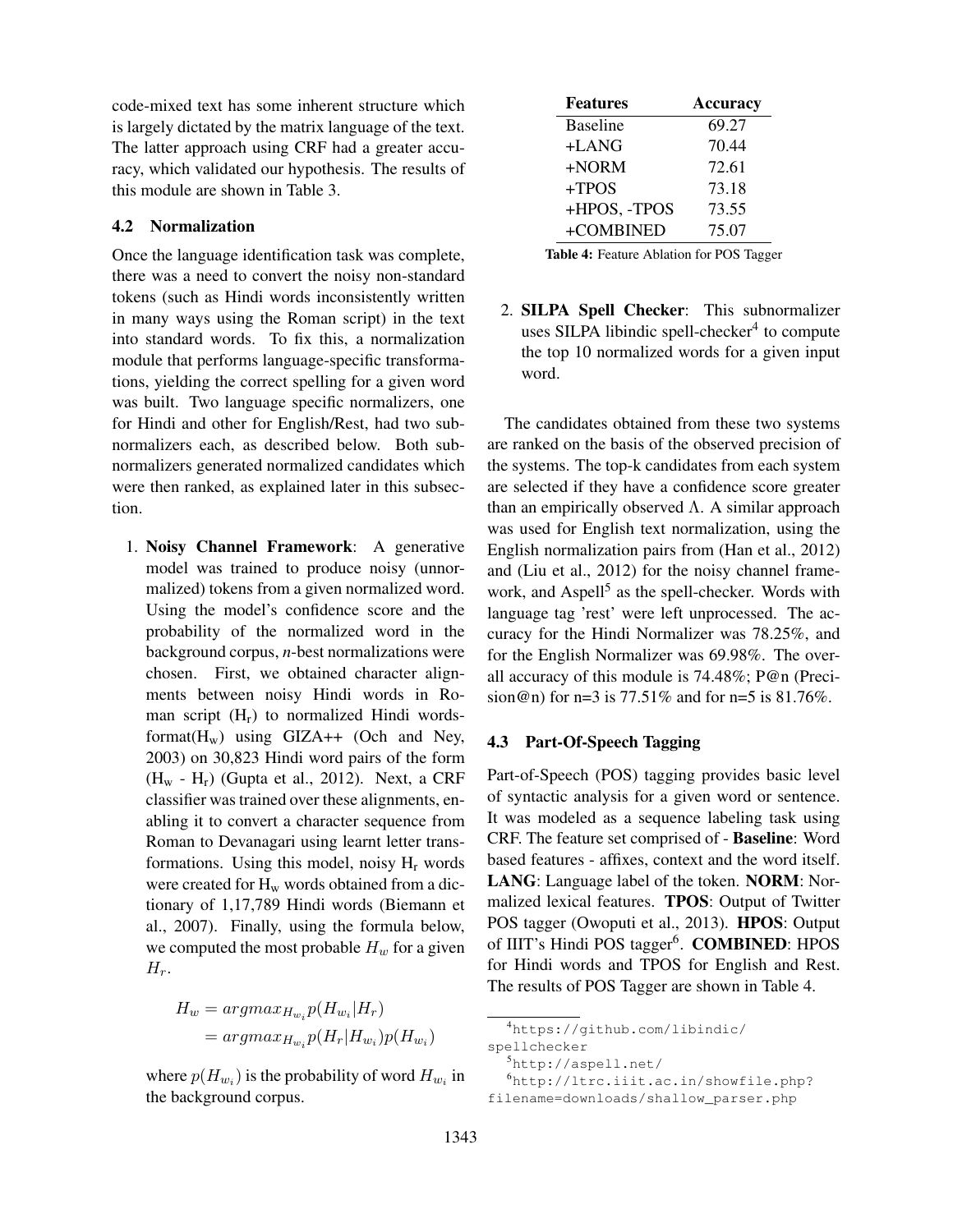| <b>Features</b>                                     | П. | R                 | $\mathbf C$ |
|-----------------------------------------------------|----|-------------------|-------------|
| POS Tag                                             |    | 88.01 78.75 76.64 |             |
| +POS Context [W5] 87.92 81.36 78.09                 |    |                   |             |
| $+$ POS_LEX                                         |    | 88.18 81.46 78.58 |             |
| +NORMLEX                                            |    | 88.25 82.17 78.73 |             |
| <b>Table 5:</b> Feature Ablation for Shallow Parser |    |                   |             |

|            |   | P <sub>1</sub> | <b>P2</b> | E         |
|------------|---|----------------|-----------|-----------|
| LI         |   | 93.98          | 93.98     | <b>NA</b> |
| Norm       |   | 70.32          | 74.48     | 4.16      |
| <b>POS</b> |   | 68.25          | 75.07     | 6.82      |
|            | L | 75.73          | 88.25     | 12.52     |
| SP         | B | 74.96          | 82.17     | 7.21      |
|            | C | 61.95          | 78.73     | 16.78     |

**Table 6:** Pipeline accuracy and error propagation.  $LI = Lan$ guage Identification, Norm = Normalizer, POS = POS Tagger,  $SP = Shallow$  Parser,  $L =$  Label,  $B =$  Boundary,  $C =$  Combined, P1 = Actual Pipeline, P2 = Gold Pipeline, E = Error Propagation

#### 4.4 Shallow Parsing

A chunk comprises of two aspects - the chunk boundary and the chunk label. Shallow Parsing was modeled as three separate sequence labeling problems: Label, Boundary and Combined, for each of which a CRF model was trained. The feature set comprised of - POS: POS tag of the word. POS Context: POS tags in the context window of length 5, i.e., the two previous tags, current tag and next two tags. POS LEX: A special feature made up of concatenation of POS and LEX. NORMLEX: The word in its normalized form. The results of this module are shown in Table 5.

#### 5 Pipeline Results

The best performing model was selected from each module and was used in the pipeline. Table 6 tabulates the step by step accuracy of the pipeline calculated using 10 fold cross-validation.

#### 6 Conclusion and Future Work

In this study, we have developed a system for Hindi-English CSMT data that can identify the language of the words, normalize them to their standard forms, assign them their POS tag and segment them into chunks. We have released the system.

In the future, we intend to continue creating more annotated code-mixed social media data. We would also like to improve upon the challenging problem of normalization of monolingual social Hindi sentences. Also, we would further extend our pipeline and build a full parser which has aplenty applications in NLP.

# References

Steven P Abney. 1992. *Parsing by chunks*. Springer.

- Shoji Azuma. 1993. The frame-content hypothesis in speech production: Evidence from intrasentential code switching. *Linguistics*, 31(6):1071–1094.
- Kalika Bali, Jatin Sharma, Monojit Choudhury, and Yogarshi Vyas. 2014. i am borrowing ya mixing ? an analysis of english-hindi code mixing in facebook. In *Proceedings of the First Workshop on Computational Approaches to Code Switching*, pages 116–126, Doha, Qatar, October. Association for Computational Linguistics.
- Utsab Barman, Amitava Das, Joachim Wagner, and Jennifer Foster. 2014. Code mixing: A challenge for language identification in the language of social media. *EMNLP 2014*, page 13.
- Akshar Bharati, Rajeev Sangal, Dipti Misra Sharma, and Lakshmi Bai. 2006. Anncorra: Annotating corpora guidelines for pos and chunk annotation for indian languages. *LTRC-TR31*.
- Chris Biemann, Gerhard Heyer, Uwe Quasthoff, and Matthias Richter. 2007. The leipzig corpora collection-monolingual corpora of standard size. *Proceedings of Corpus Linguistic*.
- Jacob Cohen. 1960. A coefficient of agreement for nominal scales. *Educational and Psychological Measurement*, 134:3746.
- Kevin Gimpel, Nathan Schneider, Brendan O'Connor, Dipanjan Das, Daniel Mills, Jacob Eisenstein, Michael Heilman, Dani Yogatama, Jeffrey Flanigan, and Noah A Smith. 2011. Part-of-speech tagging for twitter: Annotation, features, and experiments. In *Proceedings of the 49th Annual Meeting of the Association for Computational Linguistics: Human Language Technologies: short papers-Volume 2*, pages 42–47. Association for Computational Linguistics.
- John J. Gumperz. 1982. *Discourse Strategies.* Oxford University Press.
- Kanika Gupta, Monojit Choudhury, and Kalika Bali. 2012. Mining hindi-english transliteration pairs from online hindi lyrics. In *LREC*, pages 2459–2465.
- Bo Han and Timothy Baldwin. 2011. Lexical normalisation of short text messages: Makn sens a# twitter. In *Proceedings of the 49th Annual Meeting of the Association for Computational Linguistics: Human Lan-*